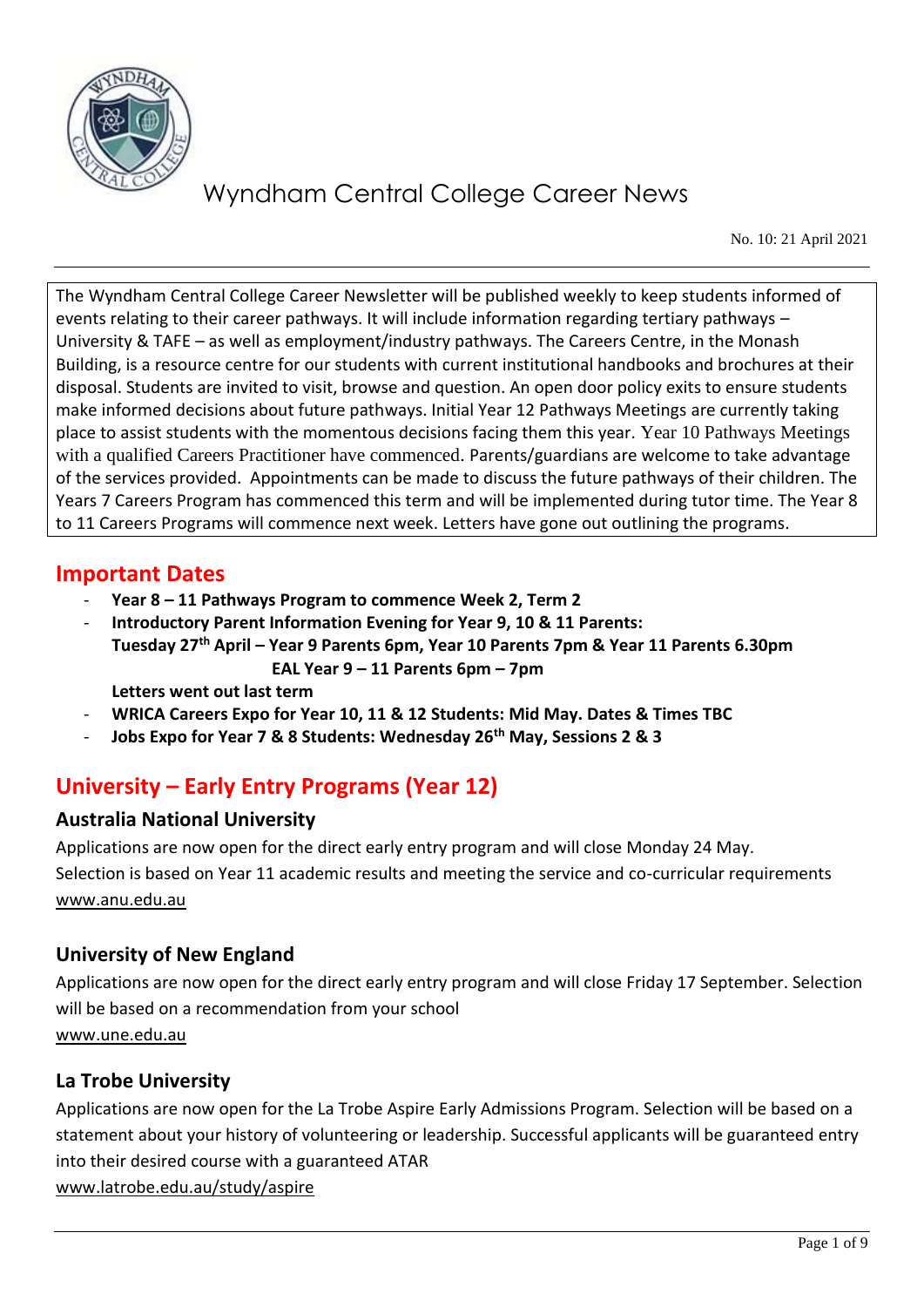

No. 10: 21 April 2021

### **Charles Sturt University**

Applications for the Charles Sturt Advantage Program will open Monday 3 May. Selection will be based on a statement about your soft skills and your Year 11 grades. Successful applicants will be guaranteed entry into their desired course with a guaranteed ATAR <https://bit.ly/2UmOlgT>

## **Upcoming Career Events**

Wow! Can you believe we are now in term 2? The year is going so fast! There are many career events and activities running this term, it's crucial that you carefully plan out the events you would like to participate in.

It is recommended you read this newsletter each week and note key dates in your diary. Career events will help you to develop goals, keep you motivated, and open up post school possibilities such as courses, training and gap year programs. The following are events running in April and May.

# **Year13 Expo**

There is less than one month to go until the Year13 Expo and it's going to be huge!!! Exciting guest speakers, inspirational seminars, workshops, you name it, it will be happening, and the best thing is it will be virtual, so you can tune in from the comfort of your couch.

The crew from Year13 will be giving away \$10,000 scholarships.

All you need to do is register via<https://year13.com.au/expo> and login during the expo. If you are chosen, you will receive \$10,000 to support your passion – be that post school studies, starting your own business or studying a course whilst you're still at school.

# **VCE and Careers Expo 2021**

One of the biggest events on the calendar! Students and families are invited to attend the annual VCE and Careers Expo. Over four days you can attend seminars on topics including:

- VCE subjects including English, Maths, Biology, Business Management, Psychology, Health and Human Development
- Tertiary courses
- **Careers**
- Employment opportunities
- Gap year options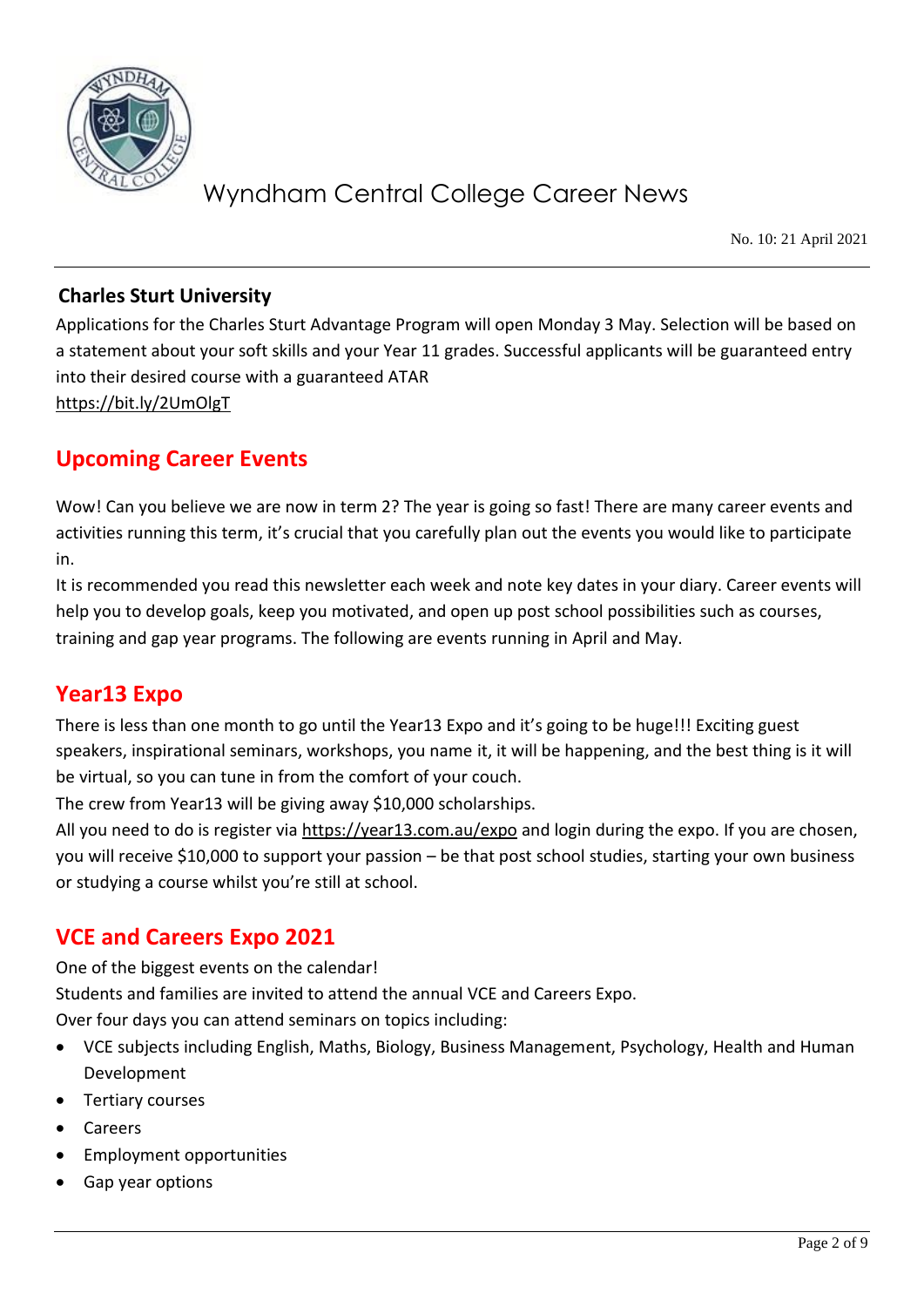

No. 10: 21 April 2021

You can speak directly to organisations with:

- Information and resources for the VCE
- Information about tertiary study, university, TAFE and training courses
- Career advice
- Study advice
- Employment advice and opportunities
- Apprenticeship and traineeship advice
- International exchange and gap year programs

#### Information:

Dates: Thursday 29 – Saturday 1 May Venue: Caulfield Racecourse, Caulfield For information and to purchase tickets, visit [www.vceandcareers.com.au](http://www.vceandcareers.com.au/)

The HSC and Careers Expo will be held in June;

## **Upcoming Career Events**

#### **Monash University - Information Evenings**

Monash staff will be running information evenings for prospective students living in regional areas. For information and to register visit [www.monash.edu/information-evenings](http://www.monash.edu/information-evenings) The following are dates for April and May:

**April** 27 Peninsula Campus

#### **May**

- 11 Mildura
- 20 Albury
- 25 Bendigo
- 26 Shepparton

### **Monash University – Inside Monash**

Monash University is running a series of information evenings for prospective students focussed on courses and study areas.

For information and to register visit [www.monash.edu/inside-monash](http://www.monash.edu/inside-monash)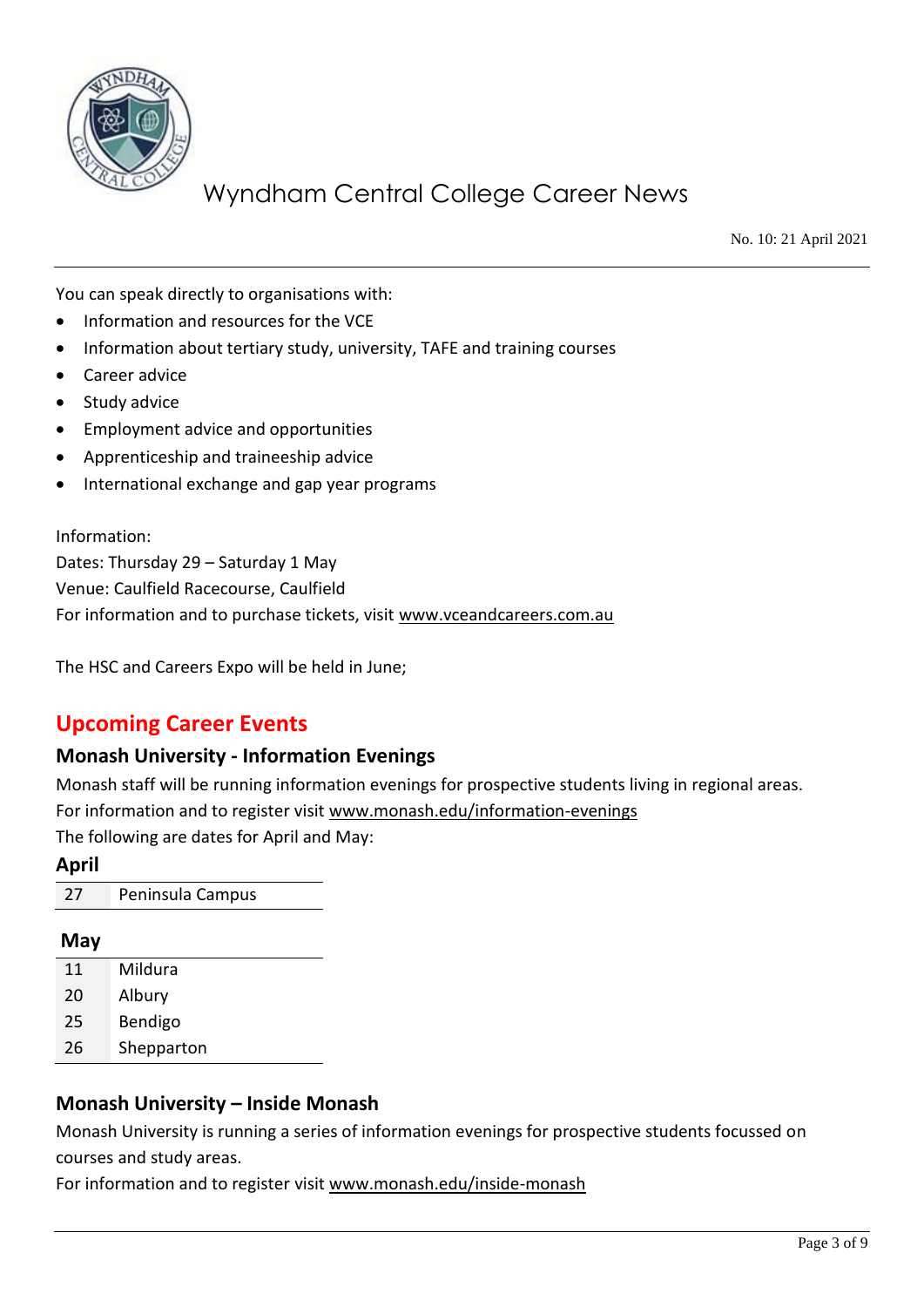

No. 10: 21 April 2021

| 21 | Medicine and               |
|----|----------------------------|
|    | <b>Biomedical Sciences</b> |
| 22 | The Monash Business        |
|    | School                     |
|    |                            |

27 Global Studies

### **The following are dates for May:**

- 4 Architecture 4 Pharmacy,
	- pharmaceutical science Bachelor of Arts and
		- Vertical Master's
		- program
- 5 Be the designer the world needs
- 6 Fine art and curation
- 13 Public health, nutrition, health sciences
- 19 OT, physiotherapy, paramedicine
- 11 Media Communication
- 13 Engineer your future
- 20 Where can IT take me?
- 26 Advanced science degrees
- 27 Psychology, radiography, radiation science

# **Collarts – Open Day**

Collarts is a creative media college located in the Melbourne area.

Courses are offered in:

- animation & VFX
- comedy
- audio engineering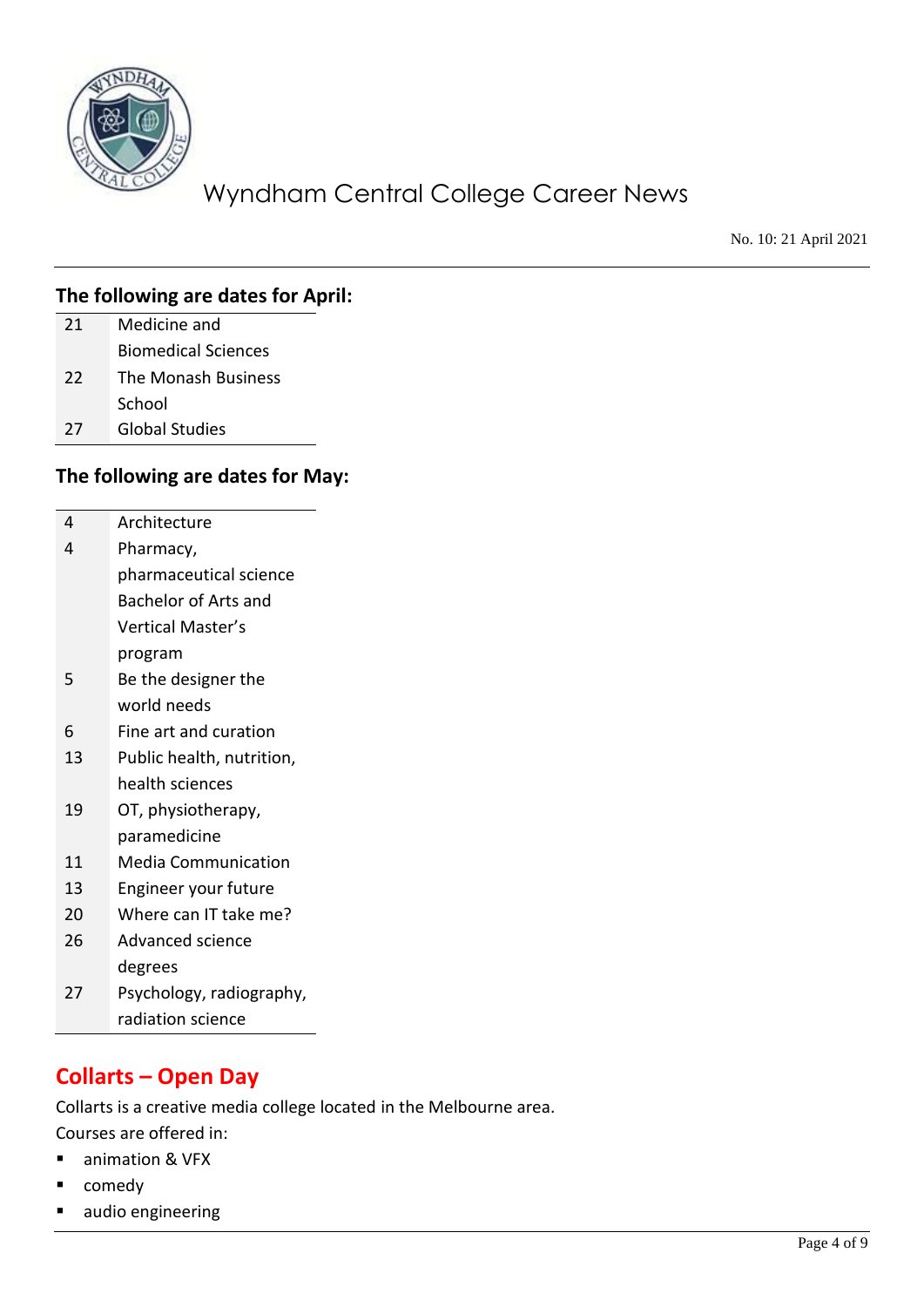

No. 10: 21 April 2021

- digital & social media
- entertainment journalism
- entertainment management
- fashion marketing, fashion sustainability
- interior design
- music production, music performance
- screen & media

The institute is running on online open day on Saturday 8 May. You will be able to listen to detailed information sessions and ask teachers and student advisers questions via Live Chat. For information and to register, visit [www.collarts.edu.au/open-day](http://www.collarts.edu.au/open-day)

## **JMC Academy – Open Day**

JMC Academy is a creative media college located in the Melbourne area. Courses are offered in:

- animation
- audio engineering & sound production
- contemporary music performance
- design (visual communication)
- entertainment business management
- film & television production
- game design
- songwriting

The institute is running an open day on Saturday 15 May. You will be able to tour the Park Street campus, participate in information sessions, watch live events and demos, and speak to course advisers. For information and to register, visit [www.jmcacademy.edu.au/events/open-days](http://www.jmcacademy.edu.au/events/open-days)

# **Victoria Police Careers**

To find out about upcoming career information sessions, visit [www.police.vic.gov.au/police-information](http://www.police.vic.gov.au/police-information-sessions)[sessions](http://www.police.vic.gov.au/police-information-sessions)

## **Australian Defence Force**

To find out about upcoming career information sessions, visit [www.defencejobs.gov.au/events](http://www.defencejobs.gov.au/events)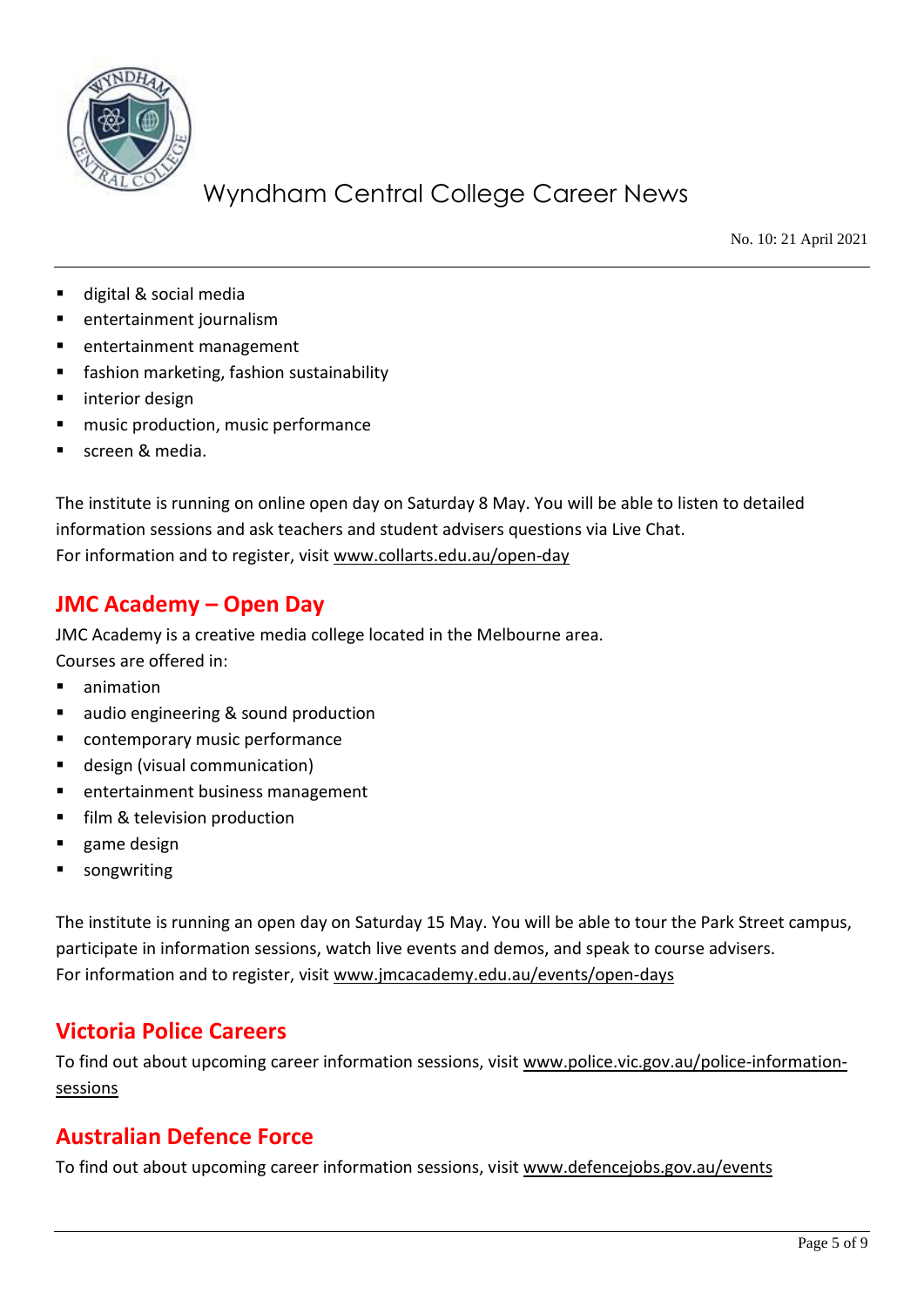

No. 10: 21 April 2021

## **Medicine and Dentistry**

Year 12 students planning to apply for medicine and/or dentistry for the 2022 intake may be required to sit the UCAT ANZ test. Applications are now open to register for the test - [www.ucat.edu.au](http://www.ucat.edu.au/) The following companies are running webinars and preparation programs in April and May: National Institute of Education, [www.nie.edu.au](http://www.nie.edu.au/) MedEntry, [www.medentry.edu.au](http://www.medentry.edu.au/)

## **RMIT University – Discover What's Next**

RMIT University is running the following online information sessions for prospective students in April and May.

These are events not to be missed as you will receive up to date information for the 2022 intake and you will have the opportunity to ask questions about courses.

#### **April**

|     | 22 Business |
|-----|-------------|
| -27 | Law         |

#### **May**

- 5 Art
- 6 Fashion
- 11 Architecture
- 13 Design
- 18 Game Design
- 20 Social Science
- 25 Communication
- 27 Media

For information and to register for sessions, go to [www.rmit.edu.au/events](http://www.rmit.edu.au/events)

## **ACN Nursing and Health Expo**

The Australian College of Nursing (ACN) is hosting a virtual Nursing and Health Expo in April. You will be able to:

- View a range of nursing and health organisations
- Explore career pathways
- Find out about educational opportunities
- Hear from nurses working a range of organisations such as hospitals, defence and emergency services.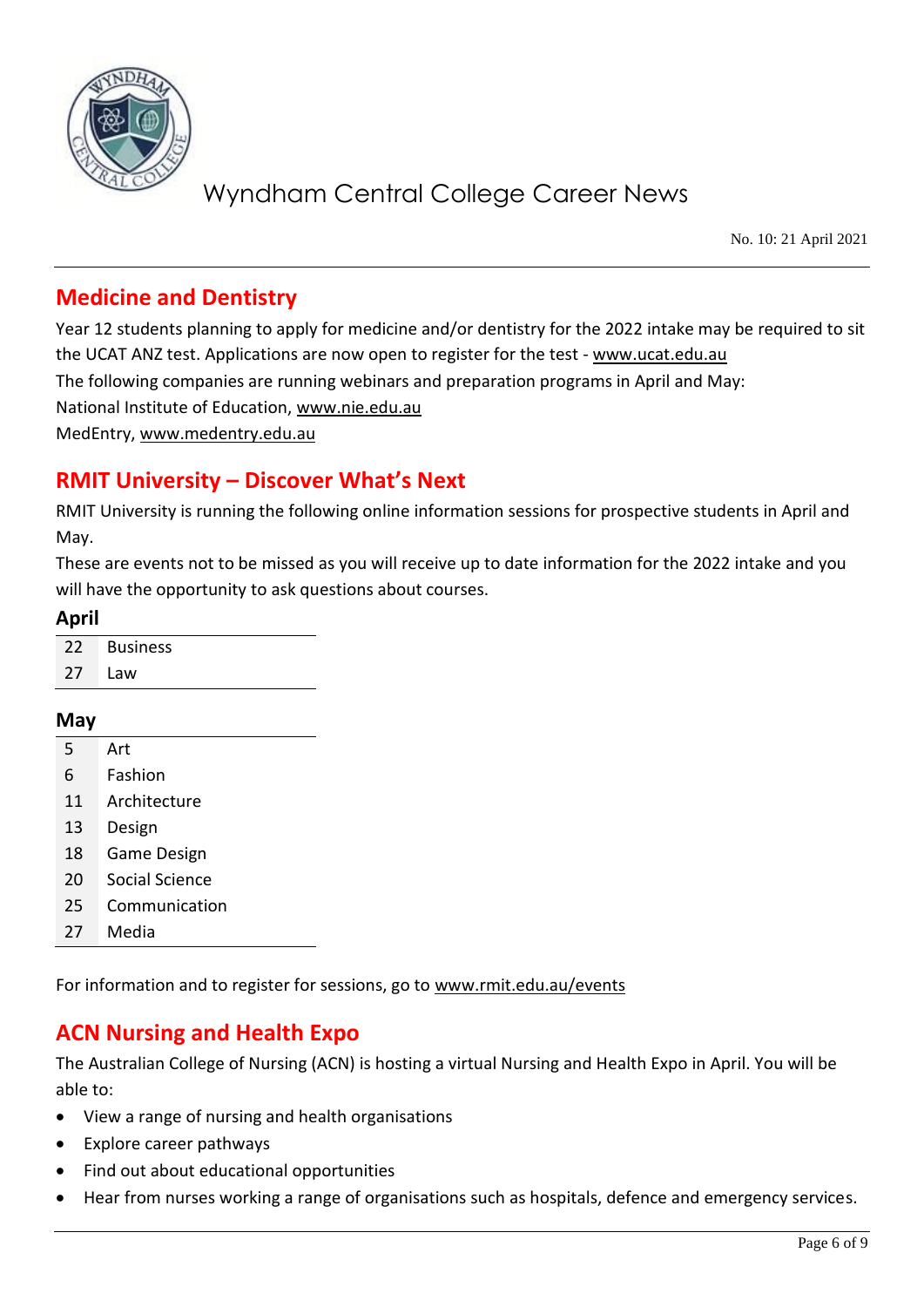

No. 10: 21 April 2021

When: Saturday 24 April, 8.30am – 2.30pm. Where: Online Register now at [www.acn.edu.au/events/nursing-health-expo](http://www.acn.edu.au/events/nursing-health-expo)

# **Upcoming Career Events**

### **The University of Melbourne – Meet Melbourne Online**

The University of Melbourne is hosting the following virtual online seminars for prospective students in April and May. The seminars will showcase courses at the University.

#### **April**

| 27 | Law at Melbourne               |  |
|----|--------------------------------|--|
| 27 | Bachelor of Science –          |  |
|    | your career in STEMM           |  |
|    | (includes Medicine)            |  |
| 28 | IT at Melbourne: explore       |  |
|    | your majors                    |  |
| 29 | <b>Bachelor of Agriculture</b> |  |
|    | Bachelor of Arts               |  |

### **May**

- 3 Bachelor of Commerce
- 3 Education and teaching
- 4 Bachelor of Fine Arts
- 4 Doctor of Veterinary Medicine
- 5 Bachelor of Biomedicine
- 5 Bachelor of Design
- 6 Bachelor of Music

For information and to RSVP, visit<https://bit.ly/3egroGe>

### **Australian Catholic University**

#### **Talk with Industry Seminars**

ACU is hosting the following virtual Talk with Industry seminars for prospective students in April: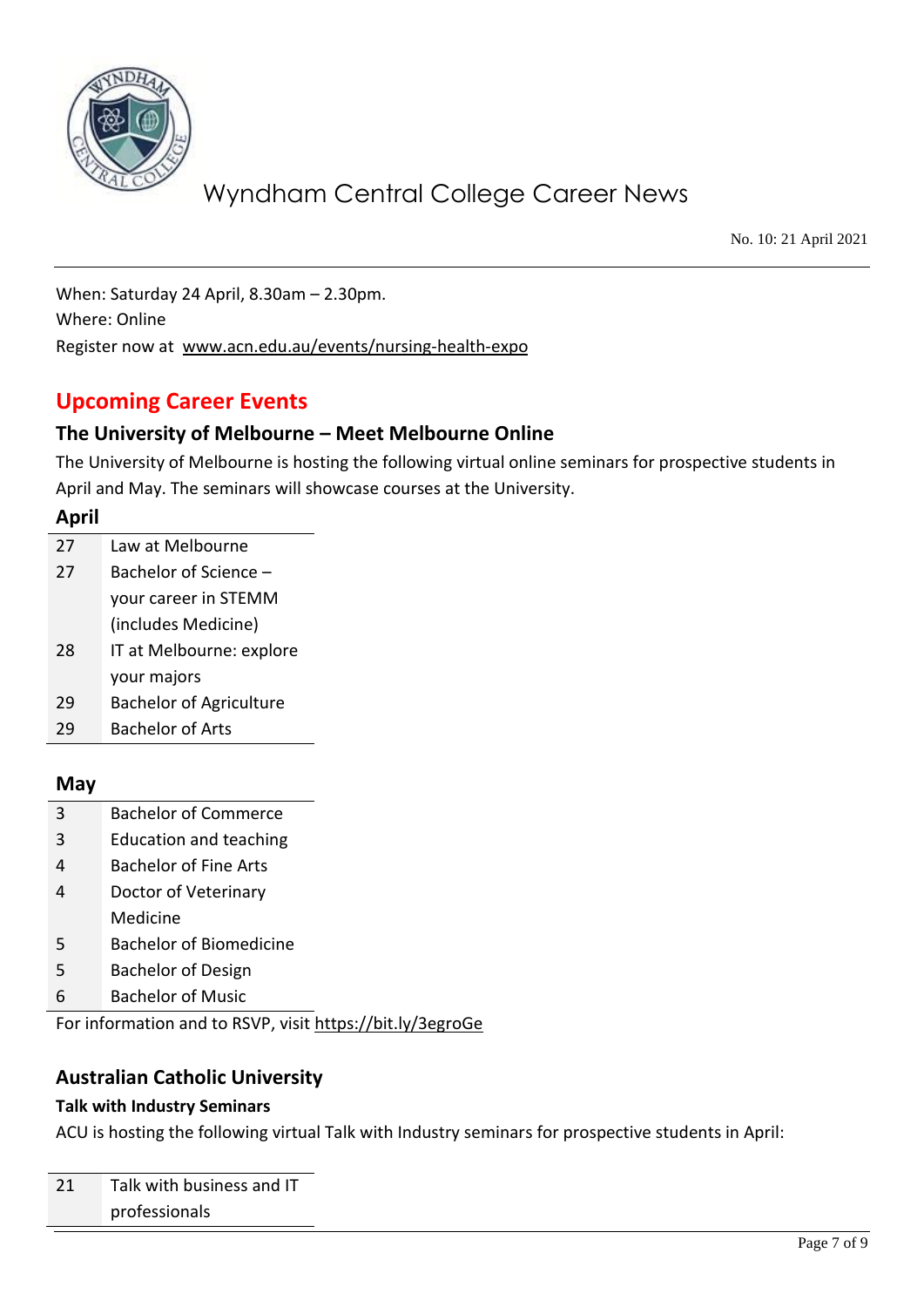

No. 10: 21 April 2021

#### 22 Talk with lawyers

For information and to RSVP, visit [www.acu.edu.au/about-acu/events](http://www.acu.edu.au/about-acu/events)

#### **Guided Tours**

Prospective students and their families are able to book a guided campus tour with a course at adviser. This is an excellent way to combine a tour of the campus you are interested in and also get advice on the courses you are interested in.

Book via<https://bit.ly/32rlywe>

### **La Trobe University**

#### **Themed videos**

La Trobe has uploaded interviews with current La Trobe students sharing insight on the courses they're studying. The short videos give prospective students a quick insight into what they could achieve through a degree at La Trobe,<https://bit.ly/3egqhGy>

## **Attention All Future Bankers!**

#### **Citi Virtual Banking Program**

Are you interested in exploring a career within a global bank? Are you naturally curious and like to challenge the status quo? Do you want to solve challenging financial problems within a top tier team? Citibank is committed to giving you every opportunity to learn and develop. As a part of that they have designed a Virtual Internship to help you build the skills and confidence to pursue a career with them! High school students are invited to apply for the virtual internship via<https://bit.ly/3tzVQS6>

## **University of Wollongong (UOW)**

#### **Ask a current student!**

UOW combines a huge range of university courses with a beach lifestyle. Want to find out about student life and courses? Chat with a current UOW student and ask any questions you have about life at Wollongong. Use the drop-down filters on this webpage and find the best student to help you [www.uow.edu.au/study/ask-a-student/](http://www.uow.edu.au/study/ask-a-student/) 

## **Research Your University and TAFE Course Options**

#### **Tertiary Admission Centres**

State-based Tertiary Admission Centres process course applications on behalf of universities, some TAFE institutes, and some private providers.

You can research courses, prerequisites, selection criteria and ATAR profiles for the 2021 intake.